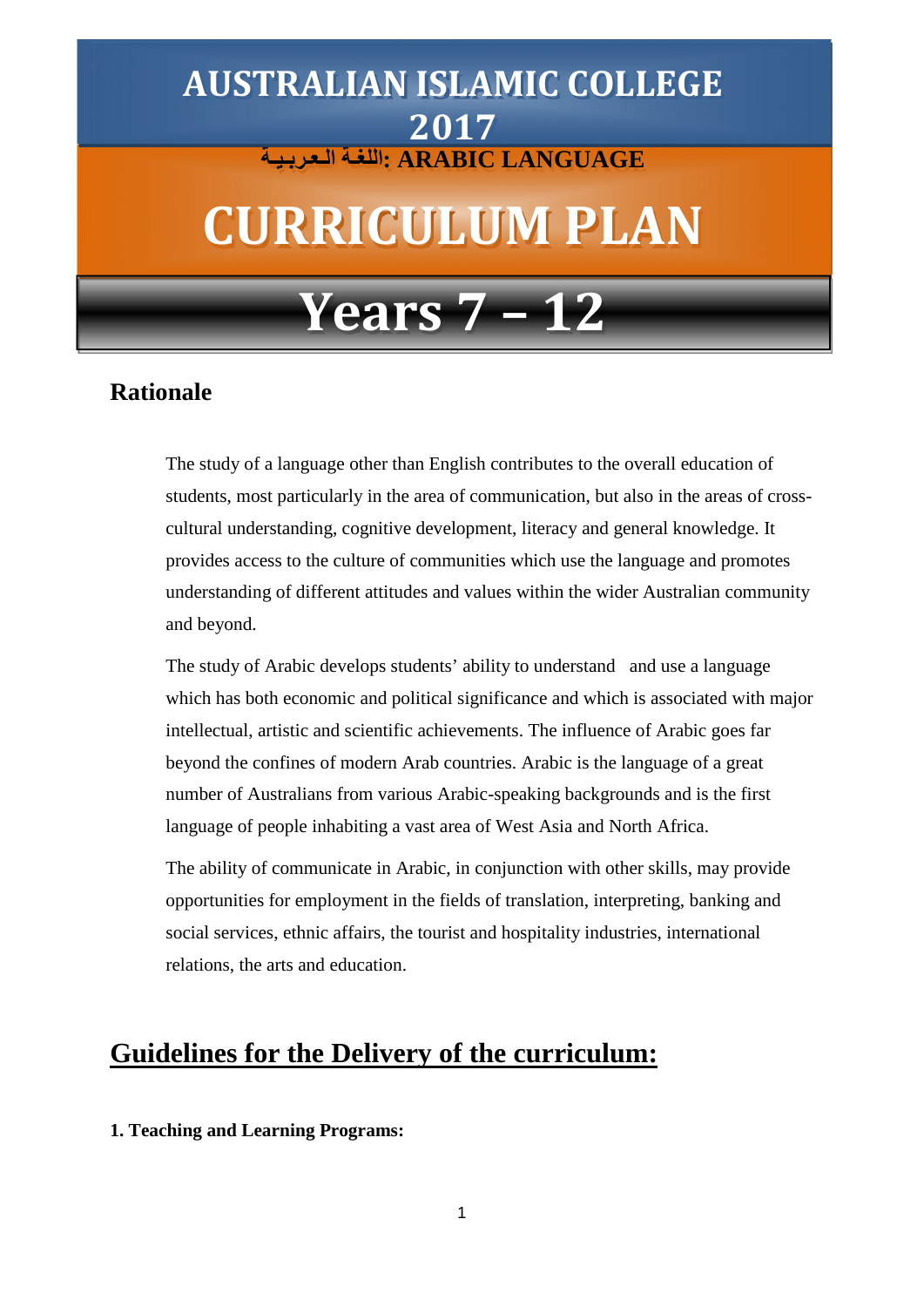All teachers should distribute a copy of teaching program, assessment policy. All year 7-12 programs must be strictly followed. Any part of the program must not be changed without prior permission or consultation with the HOLA. All assessment tasks mentioned in this program must be administered all the time unless otherwise discussed with the HOLA. Any modification /change in the program/ assessments tasks must be discussed in the general departmental meeting.

## **2. Assessments Year 7 - 10:**

- a) All formal assessments must be carried out on the same week for respective year levels. Teachers are given responsibility for writing some part of the tests; answer keys for marking and the final test are compiled by HOLA. Feedback must be given to students as soon as possible and students should do the correction in their own time and must understand their mistakes for that particular test.
- b) The Arabic Dept. policy is to have a grade at the end of each term.

### **3. Reporting and Marks Analysis:**

Reports for every year group need to be submitted electronically on the Iwise data base. Names of all the students at risk from year 12 should be given to the HOLA as well to the Deputy Principal (Sr. Islam) fortnightly.

Once the marks are entered by the teachers, teachers send their analysis to the HOLA.

Then HOLA analyses the results and send the report to the principal and to the Deputy Principal with the board report.

## **4. Teacher's resource files:**

All teachers must keep a resource file for each Year group containing:

- a) Programs/syllabuses.
- b) Assessment tasks with marking keys.
- c) Worksheets.
- d) Hard copy of the students' marks.

#### **5. Students' portfolios/files:**

- a) Marked assessment tasks need to be put in students' portfolios.
- b) The Head of Learning Area is required to evaluate student's work to make sure that programs are followed and assessment items are marked properly.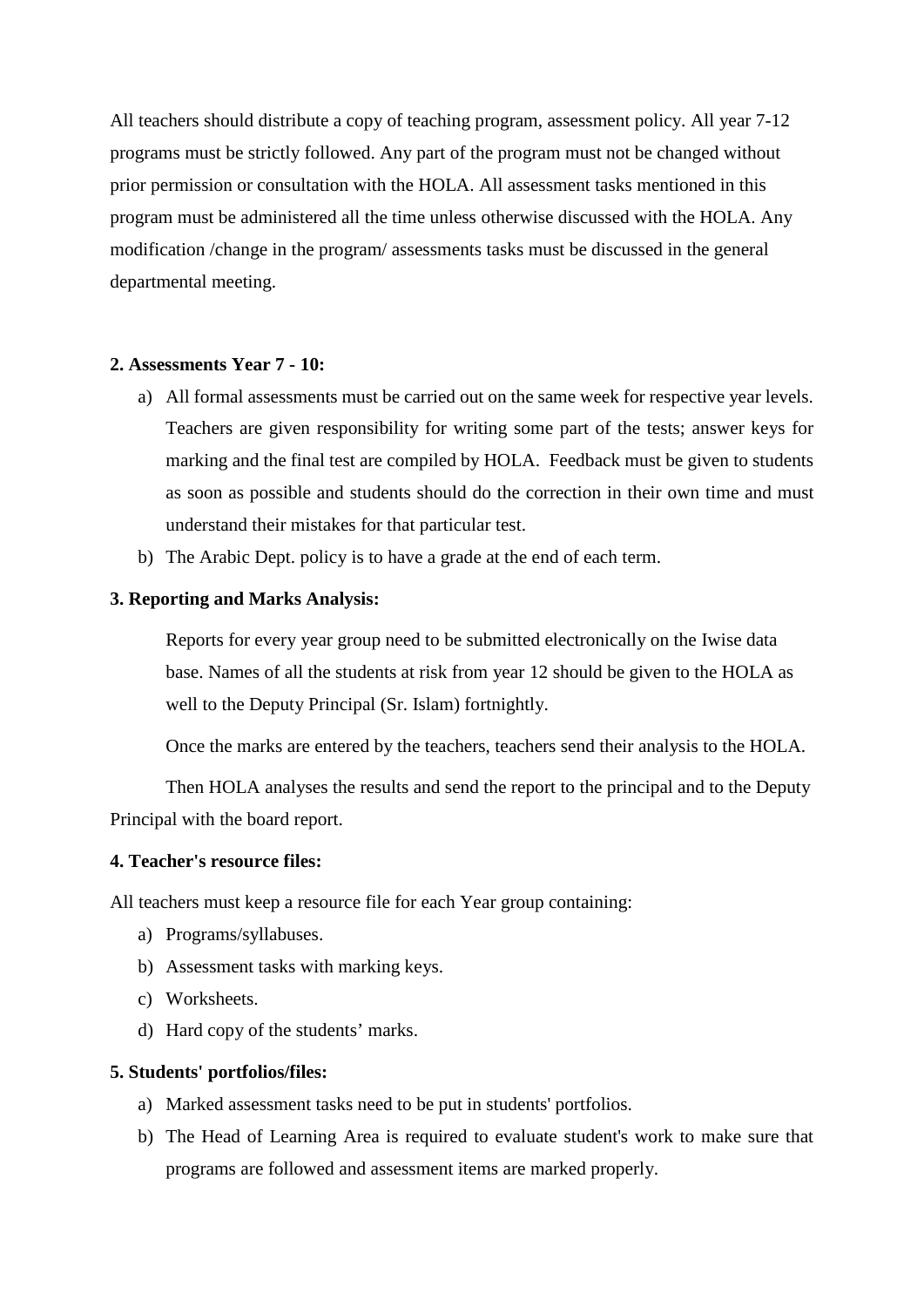#### **6. File inspections:**

With prior notification, the HOLA will be checking student' files. All teachers will be given a checklist prior to the file inspection date.

#### **7. Teaching Year 11 & 12 subjects:**

The programs, tasks and exams for the year 11 and 12 courses are managed by the teacher teaching that course. The teachers have to follow all the programs designed by curriculum council and follow the guidelines mentioned by Curriculum council.

All teachers teaching Year 12 subjects must provide students sufficient study materials and past WACE examination papers and must ensure that students practice. Fortnightly feedback about the students' performance should be given to HOLA and Deputy Principal.

8. External Moderation for year 12 subjects:

It takes place at the end of the year with other states.

9. Internal Moderation: Internal moderation is done once a semester.

10. Students' work samples: Teachers must give Head of learning area the work samples of their students every term.

11. Relief work: Teachers must provide relief work in the central office if they are not coming to school.

13. Professional Development: Teachers must get their P.D approve from the HOLA before they register for the P.D. The HOLA has to get the approval from the Principal.

14. Dept. Meetings: All the teachers must attend dept. meetings organised by HOLA from time to time.

16. Resources and other issues: Teachers need to ask the Head of the Department if resources are not available in the classrooms.

## **Lower School Years 7 - 10 (Beginner, Intermediate, Advance)**

The Arabic Department offers the following disciplines for all levels (year 7 - 10) Students.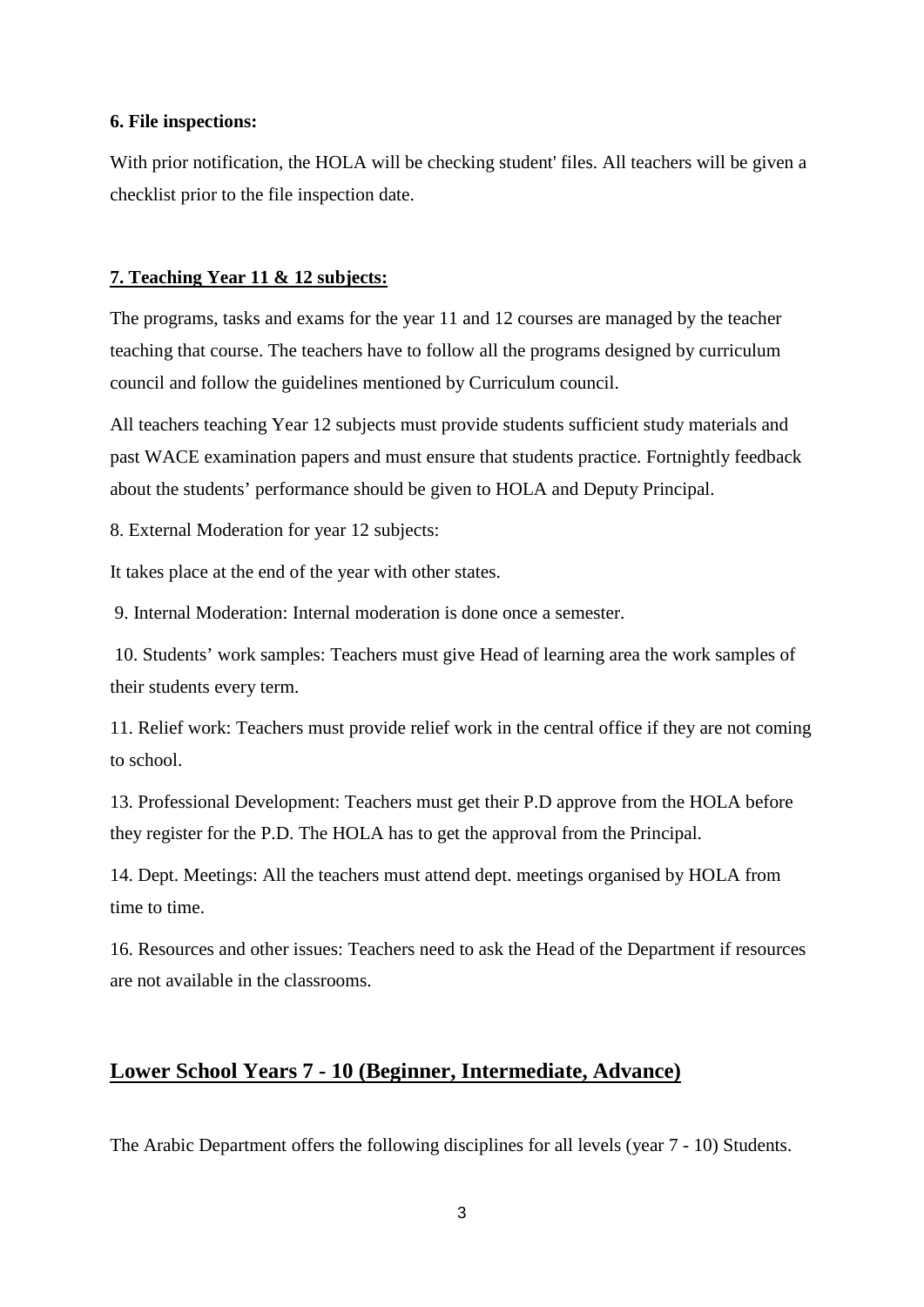| Subject                                                                  | Year Group | No of Hours per week |
|--------------------------------------------------------------------------|------------|----------------------|
| Arabic Language (writing, reading,<br>Listening, viewing $&$ responding) | $7-10$     |                      |

## **Years 7 and 8 plan — Australian Curriculum: Arabic Language**

## **Year level description**

These years represent a transition to secondary school. Students in this pathway are continuing to study Arabic, bringing with them an established capability to interact in different situations, to engage with a variety of texts and to communicate about their immediate world and that of Arabic-speaking countries and communities overseas.

## **Arabic language learning and use**

The focus of learning shifts between the world of learners' own experience and imagination and the wider world. Learners make cross-curricula connections and explore intercultural perspectives and experiences relating to teenage life and interests. They engage in a range of ,أتمنى أن نسافر إلكوينز لاند في عطلة المدرسة interactions with others, expressing their feelings exchanging and clarifying their views ما رأيك؛ سامي أعطنا رأيك وmexchanging and clarifying their actions and responses , تأخرت في الصباح لأنني إستيقضت متأخر ا actions and responses information access increasingly They .أن ساعدتني في البحث؛ سنحصل على درجة عالیة arrangements from local sources and the internet to explore perspectives and views on topics of interest to teenagers, such as leisure, entertainment, and special occasions. Learners use different processing strategies and their knowledge of language, increasingly drawing on their understanding of text types, when conveying information in a range of texts. They produce personal, informative and persuasive texts, such as blogs, diary entries, emails, reports, articles and speeches, about their own social and cultural experiences at home and school, and in Arabic-speaking communities in the Australian context. They examine a range of imaginative texts, such as Arabic legends, to analyse and give their opinions about themes, characters, events, messages and ideas واقعي غیر الفیلم, and discuss and compare how elements of Arabic culture are represented. They use their imagination to create and perform songs, short plays and stories to entertain different audiences. They use vocabulary and grammar with increasing accuracy, drafting and editing to improve structure and clarify expression and meaning.

## **Contexts of interaction**

Learners work both collaboratively and independently, exploring different modes and genres of communication with particular reference to their current social, cultural and communicative interests. They pool language knowledge and resources to plan, problem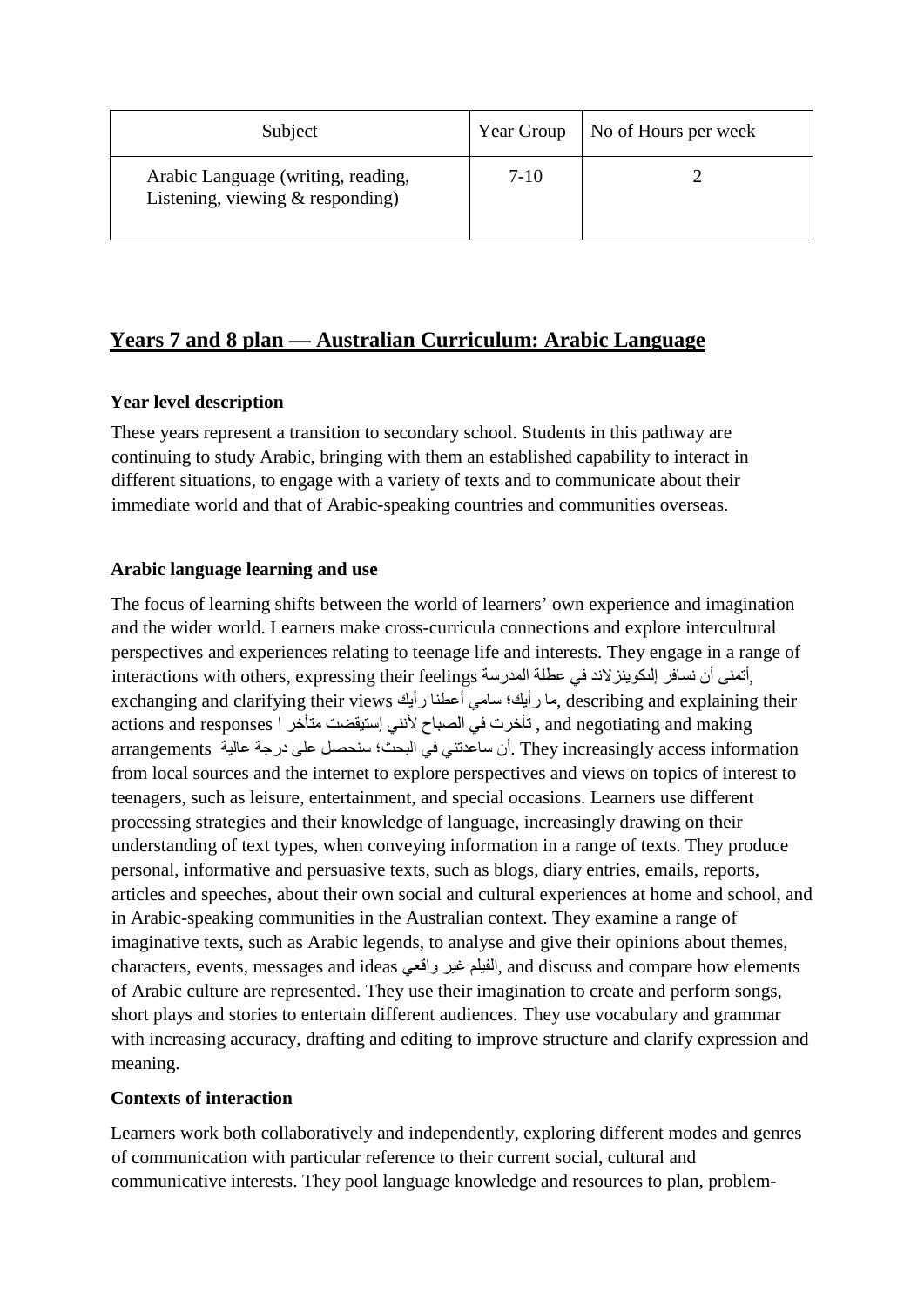solve, monitor and reflect. They use Arabic to interact with teachers, peers and local Arabic speakers, participating in authentic situations at home, school and within the local community. The context of interactions extends beyond the home and classroom and involves participation in community events or celebrations. Additional opportunities for interaction are provided by purposeful and integrated use of information and communication technologies (ICT), for example, videoconferencing and e-learning.

#### **Texts and resources**

Learners read, view and interact with a broad range of texts and resources specifically designed for learning Arabic in school contexts, such as textbooks, readers, videos and online materials, including those developed for computer-supported collaborative learning. They also access authentic materials created for Arabic-speaking communities, such as films, literature, websites and magazines. They use a range of dictionaries and translation methods to support comprehension.

### **Achievement standard**

By the end of Year 8, students use written and spoken Arabic to initiate and sustain classroom interactions with others, to exchange views, for example, مفید السفر أن أعتقد ممتعة؛ ریاضة السباحة . المفضلة؛ عندما أعزف الموسيقى أشعر بالفرح؛ بالسعادة عندما ألعب رياضت and express feelings such as جدا الترقیم /الوقف والإملاء والقواعد ال التعریف؛الفواصل والنقط في They use language conventions such as . أنا آسف؛ أعتذر عن.... .vocabulary and sentence structures to apologise, for example فهاية الجمل رأیي ... as such praise offer and , أدعوك لحفل عید میلادي...؛ أرجو أن تحضر ... ,example for ,invite أن... ؛ أعتقد أن They clarify meanings, explain actions and responses and complete transactions by negotiating, making arrangements and solving problems, for example, بعد بك أتصل سوف They .المدرسة؛ أراك غدا صباحا؛ سوف أرسل البحث بالإیمیل , ماذا لو أكملنا البحث مع؟؛ ھل ترید أن أساعدك؟ apply pronunciation and rhythm patterns in spoken Arabic to a range of sentence types. They locate, interpret and compare information and ideas on topics of interest from a range of written, spoken and multimodal texts and convey information and ideas in a range of formats selected to suit audience and purpose. They express opinions about the ways in which characters and events are represented in imaginative texts, and explain ideas, themes, and Students . في القصة؛ هيام أذكى من عبير ؛ في النص الأول... بينما في النص الثاني ... ,example و messages, for example create texts with imaginary places, events, people and experiences in a range of forms to entertain different audiences. They use grammatical forms and features such as adjectivenoun agreement, for example, الجمیلة الشابة/الوسیم الشاب, adverbial phrases to indicate time, place and manner such as الطریق منتصف في الباكر؛ الصباح في , and irregular, plural, imperative and auxiliary verbs, for example, وأخواتھا كان , الأمر فعل ,التكسیر جمع to elaborate their oral and written communication. They translate texts from Arabic to English and vice versa, and compare own translations with others', explaining differences and possible reasons and alternatives. They make language choices that best reflect meaning to create bilingual texts, identifying and using words and expressions which carry specific cultural meaning. Students explain how and why they adjust their language use according to different cultural contexts, and how being a speaker of Arabic contributes to their own sense of identity.

They apply their knowledge of writing conventions, such as punctuation, to convey specific meaning in a range of texts, for example, والتعجب والجمل والتعميم والجمل والتعبين والجمل المستنكار والتعجب و المبطنة.. They analyze the structure and linguistic features of a range of personal, informative and imaginative texts and explain how these features are influenced by the context, audience and purpose. Students explain how and why changes to social settings affect verbal and non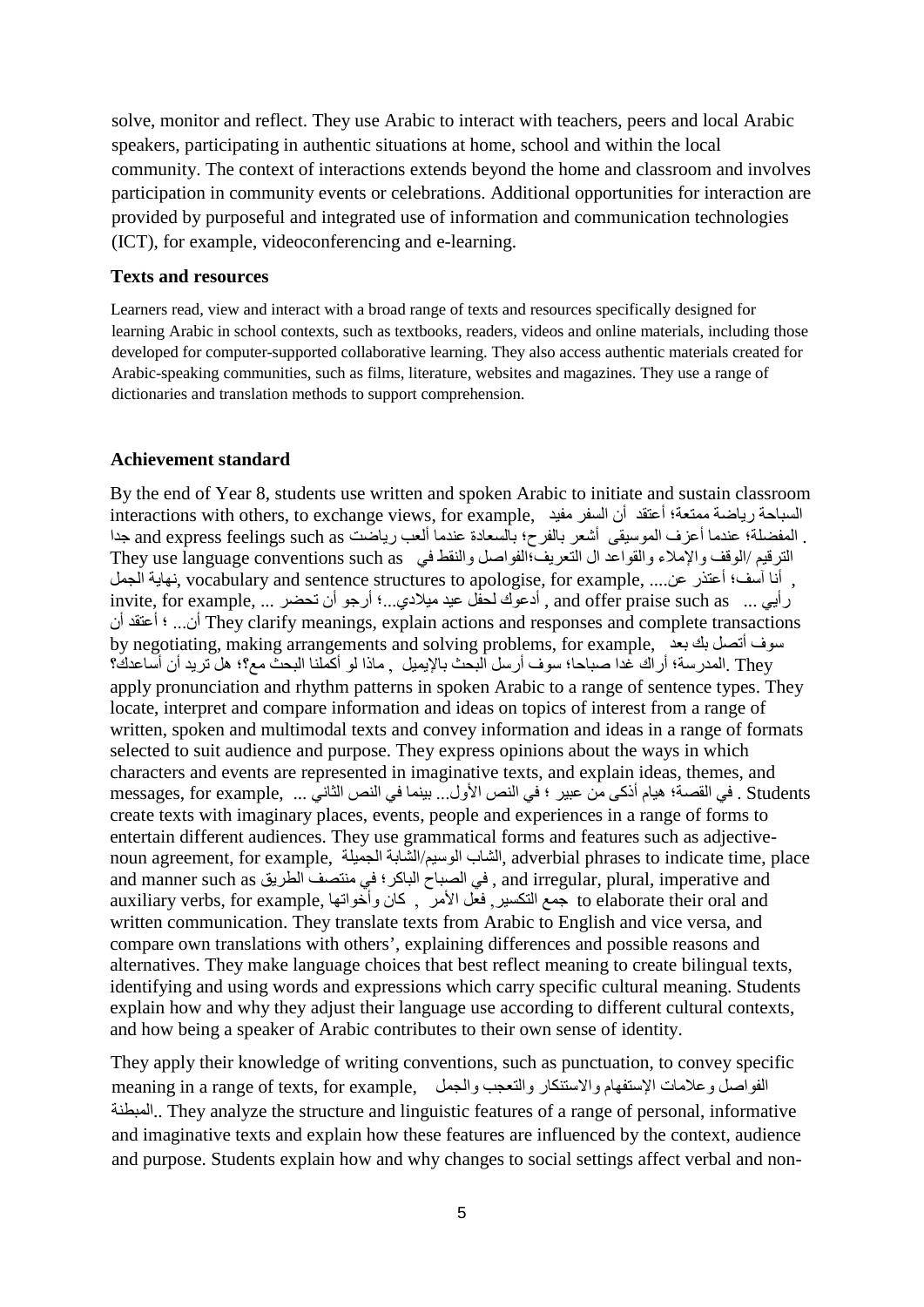verbal forms of communication. They explain the impact of social, cultural and intercultural changes such as globalization and new technologies on the use of Arabic in different contexts. They explain how language choices they make reflect cultural ideas, assumptions and العبارات الشعبیة؛ مصطلحات ذات دلائل دینیة؛ العناوین الذكوریة مثل رئیس للمذكر ,example for ,perspectives والمؤنث

# **Years 9 and 10 plan — Australian Curriculum: Arabic Language**

## **Year level description**

At this level, students bring their existing knowledge of Arabic language and culture and a range of strategies to their learning. They are increasingly aware of the world beyond their own and are engaging with youth-related and social and environmental issues. They are increasingly independent in terms of analysis, reflection and monitoring of their language learning and intercultural experiences. They are considering future pathways and options, including the possible role of Arabic in these.

## **Arabic language learning and use**

Learners are immersed in Arabic language, initiating and engaging in discussions and debates on topics of interest, and responding to enquiries. They reflect on the cultural and linguistic appropriateness of their language use in interactions and make necessary adjustments. They engage in an increasing range of interactions with others, seeking and giving advice تحب لأنك یزداد الفقر في المجتمع aspirations and plans future discussing ,الریاضة؛ أنصحك بالسباحة لأنھا مفیدة جدا أنا أحترم رأیك كثیر ا ؛ لا أتفق معك opinions and ideas their justifying and ویجب على الجمیع أن یحاربھ ا إطلاق . They access and evaluate information about places, events, people, experiences and cultures from diverse sources, and convey perspectives and views on topical issues such as friends, family and relationships, social issues, youth culture, community matters and the natural and built environments, making connections with their own ideas and experiences. Learners produce a range of texts, such as informative, narrative, descriptive, procedural or persuasive texts, for a variety of contexts, audiences and purposes. They use their imagination to create and present texts, such as stories, plays, poems and speeches, to express ideas, attitudes and values through different characters, events, settings and techniques. They develop translating and interpreting techniques and intercultural awareness to order to mediate between languages and cultures. Through their engagement with diverse texts and resources, students explore how cultural practices, concepts, values and beliefs are embedded in texts and how language choices shape and reflect perspectives and meaning.

## **Contexts of interaction**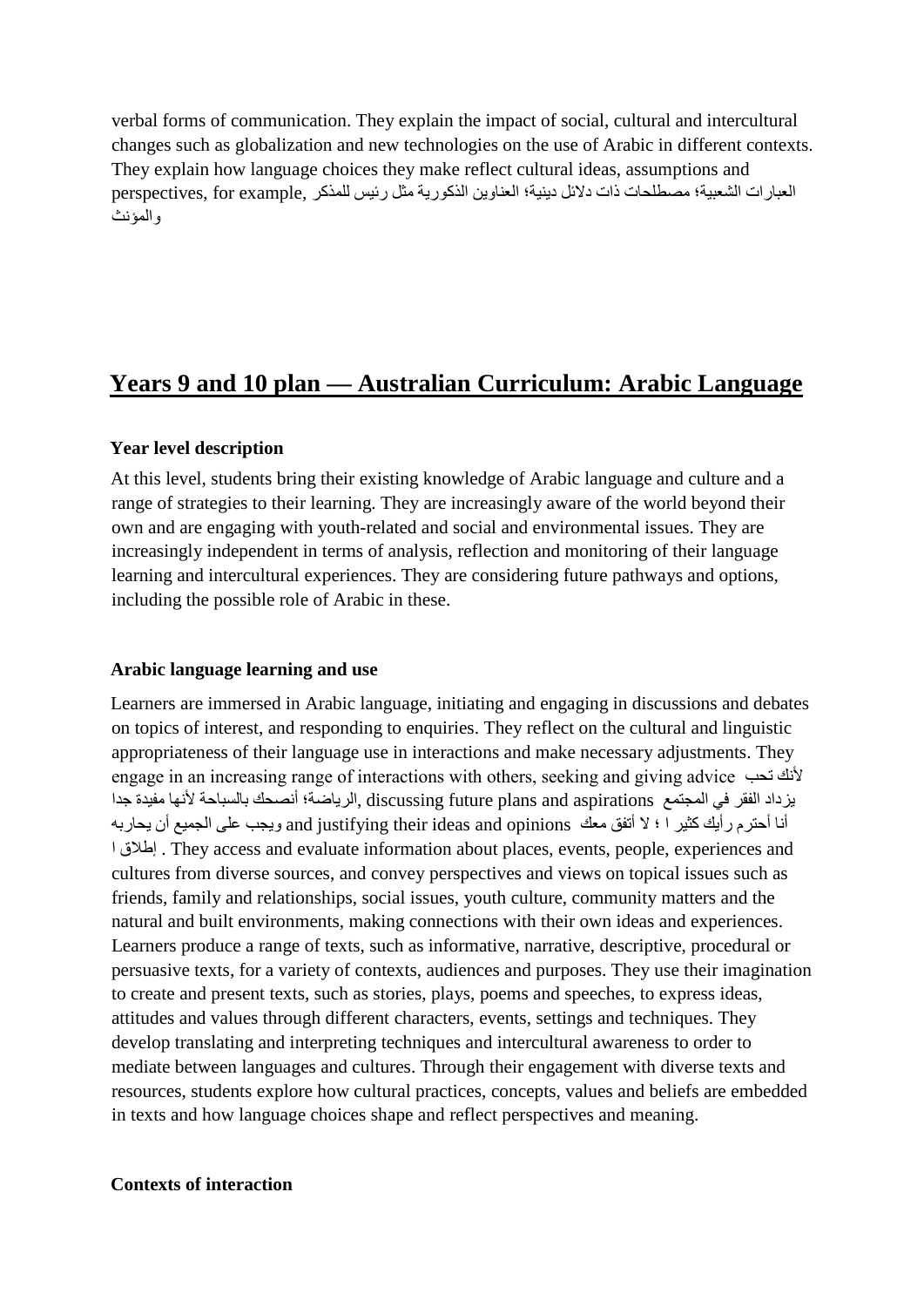Learners interact with peers, the teacher and other Arabic speakers both locally and globally through a variety of means and modes of communication, including digital, online, collaborative performances and group discussions. The context of interaction extends beyond the classroom and involves investigating and reporting on issues in the local community and transacting with local Arabic speakers to negotiate services. These experiences provide learners with a sense of connectedness and purpose as Arabic and English speakers.

#### **Texts and resources**

Learners use diverse resources such as Arabic newspapers, magazines, documentaries, films, stories, songs, television programs, entertainment performances and webpages as references to assist them with discussions and research projects on Arabic language and culture. They explore a variety of text types, such as poems, articles, formal letters, interviews and speeches, and deal with a range of informational, historical or literary perspectives, views and arguments. Learners use a range of dictionaries and translation methods to support comprehension, build vocabulary and elaborate on ideas.

#### **Achievement standard**

By the end of Year 10, students use written and spoken Arabic to initiate, sustain and extend formal and informal interactions with the teacher, peers and others in a range of settings. They use language spontaneously to respond to others, seek and give advice, for example,....... عندي أصدقاء كثر؛ علاقتي بعائلتي ,example for ,relationships describe , كیف أستطیع أن...... ؛ أعتقد أن أريد أن أعمل في مكدونالدز في ,discuss aspirations, for example ,وطيدة؛ أحب معلمتي كثيرا لأنها حنونة في المستقبل؛ أرید أن ,example for ,plans future and العطلة؛ أرید أن اصبح طبیبا؛ أحلم أن أكون رائد فضاء بیتي القدیم كان ,example for ,experiences compare ,أسافر إلى أوروبا؛ عندما أكبر؛ أرید أن أدخل الجامعة الحالي بیتي من أجمل and justify opinions such as ....بسبب ؛...لأن on social issues of interest. They manage different views and perspectives when interacting with others and take action, solve problems and contribute ideas, opinions and suggestions. They apply pronunciation rules and rhythm to complex sentences to enhance spoken interactions. They analyze, interpret and evaluate information on topical issues of interest to young people, making connections with own experiences and considering various perspectives. They convey information and perspectives using different text types and modes of presentation to suit different contexts and audiences and to achieve different purposes. They share their response to different الفكرة الأساسية في النص؛ هدف النص؛ الموضوع ,imaginative texts by analyzing themes, for example techniques, for example, والتشبیھ والاستعارة الكنایة and values and identify ways that aspects of language and culture create particular effects such as النص یؤججھا التي المشاعر. Students create imaginative texts for a range of audiences, contexts and purposes to express ideas, attitudes and values through characters, events and settings. When creating texts, they use a variety of grammatical elements to enhance meaning, such as indirect object, passive and active voice, negation, for example, لیس عندي وقت؛ لا یوجد وقت؛ لن أجد الوقت ,ense and word order, such as such clauses place and time and الجملة الاسمیة والجملة الفعلیة؛ ظرف الزمان أو المكان في بدایة الجملةas from texts analyze and translate Students .في وقت من الأوقات؛ في المجتمع الأسترالي؛ في الشارع العام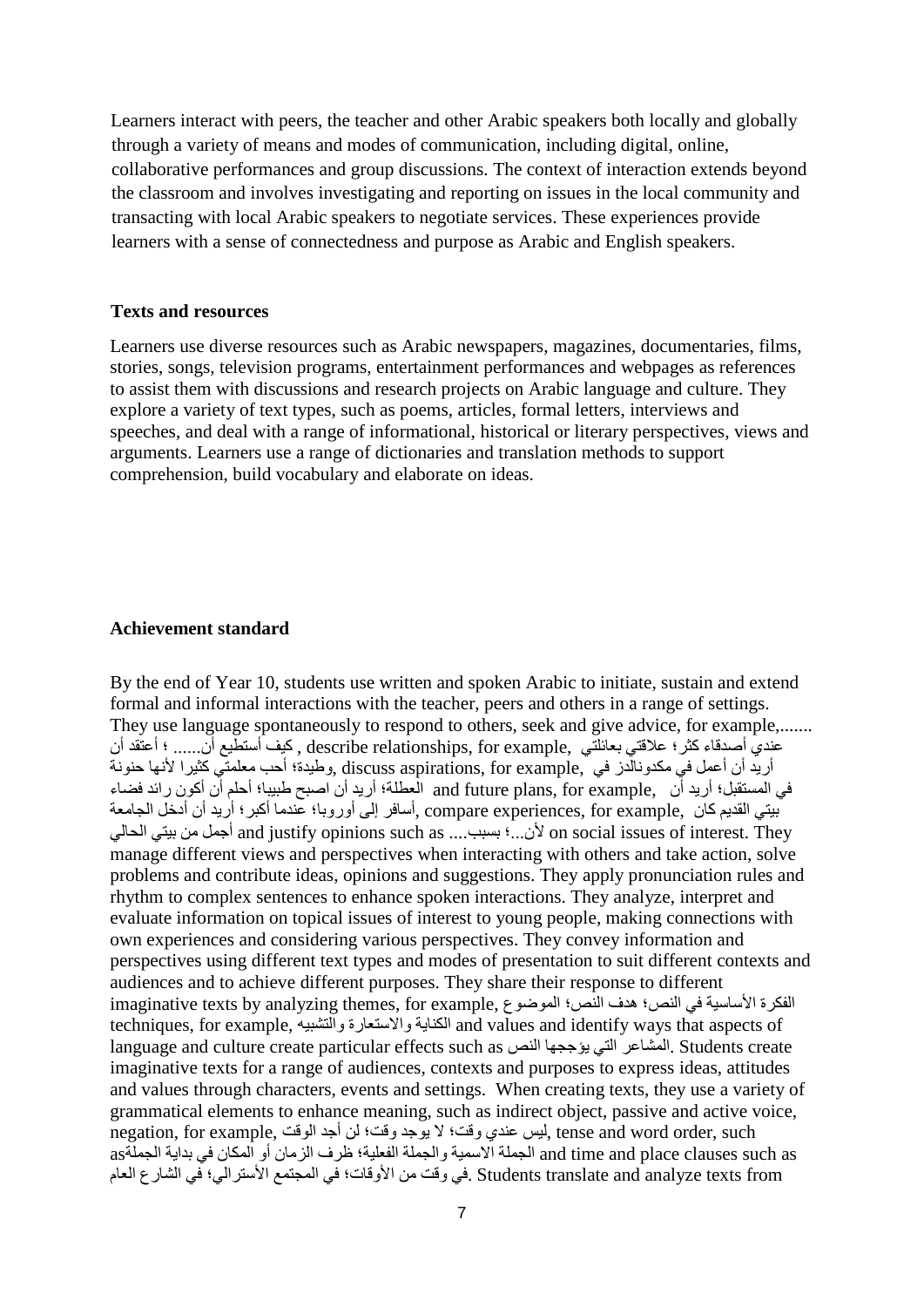Arabic to English and vice versa and explain how cultural values, attitudes and perspectives are represented. They create a range of bilingual texts for a variety of purposes and audiences. They explain the relationship between language, culture and identity, question perceptions and modify language and behaviors in intercultural interactions as appropriate.

Students apply their understanding of complex pronunciation rules and writing conventions, such as stress patterns and rules of pause, to enhance meaning and aesthetic effect. They analyze a range of persuasive, argumentative and expository texts and explain the relationship between context, purpose, audience, linguistic features and textual and cultural elements such in variations why and how explain They .التحیة والتوقیع في بدایة الرسائل والتمني بالتوفیق والصحة as Arabic language use relate to roles, relationships and context of interactions. Students analyze the way that languages change in response to changing environments. They explain how language use reflects thoughts and worldviews and is shaped by cultural experiences

# **Upper School - Years 11 & 12 Curriculum plan: Arabic Language**

# **Year 11: ATAR, Units 1 and 2 / AEARA Year 12: ATAR, Units 3 and 4 / ATARA**

## **Pathway**

The Arabic *Continuers level* syllabus and external examination is accessed from Victoria. The syllabus content is the equivalent of two years of study, one at Stage 2 (typically year 11) and the other at Stage 3 (typically Year 12). Each stage is equivalent to two units for WACE requirements. The national hours for each unit are 55 contact hours.

## **The Language**

The language to be studied and assessed is modern standard Arabic, which is used throughout Arabic-speaking countries and Arabic communities in Australia, in the language of modern writers, and in the press and news broadcasts on the radio and television. Dialects of Arabic will be accepted in the oral examination.

## **Description of target group**

The Arabic *Continuers level* syllabus is designed for students who, typically, will have studied Arabic for 400 to 500 hours by the time they have completed Year 12. Students with less formal experience will also be able to meet the requirements of the syllabus successfully.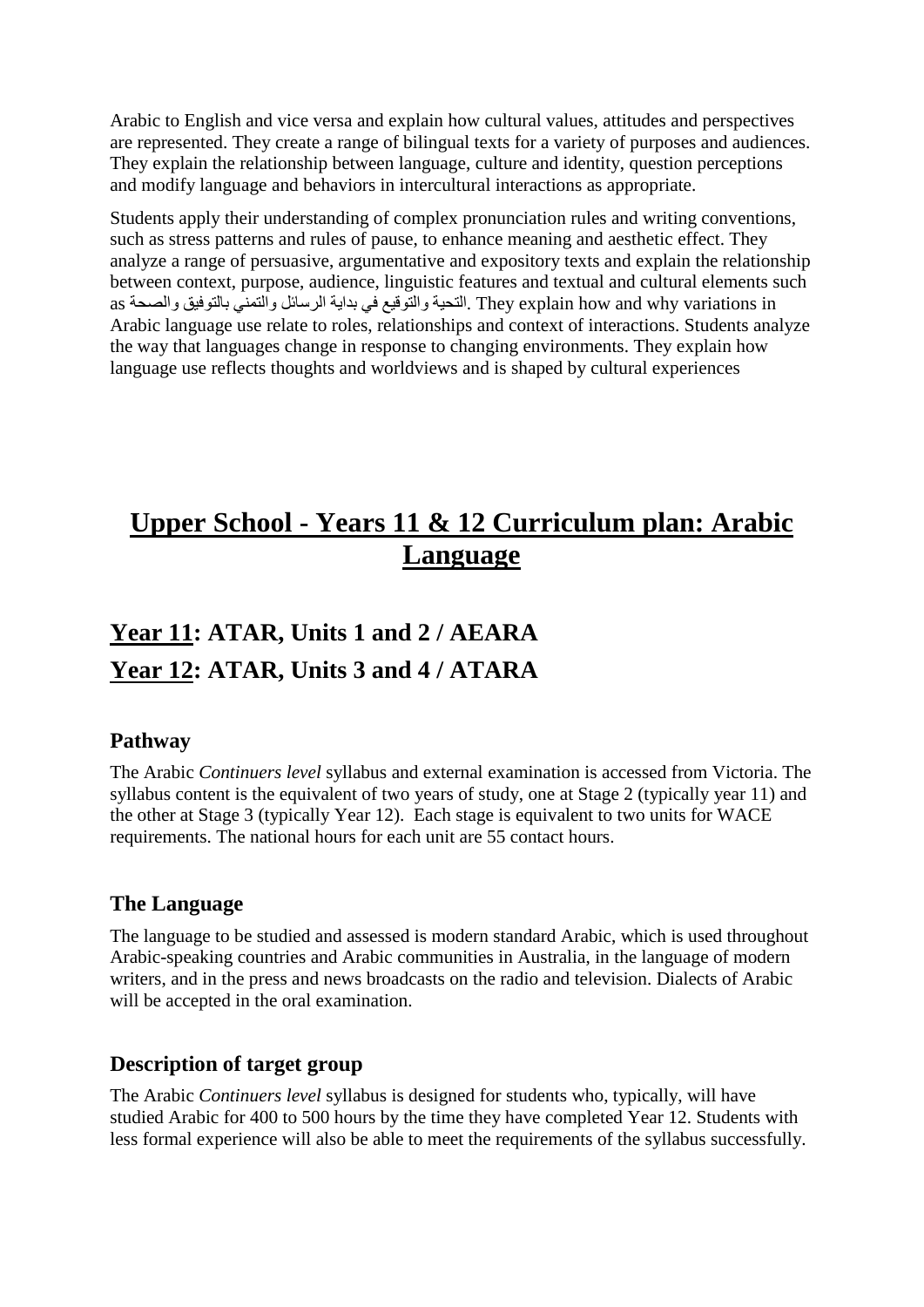# **School-based assessment**

| The types of assessment in the table below are<br>consistent with the teaching and learning<br>strategies considered to be the most supportive<br>of student                                                                                      | All tasks should take onto account<br>teaching, learning and assessment principles from<br>the Curriculum framework.                                                                                          |
|---------------------------------------------------------------------------------------------------------------------------------------------------------------------------------------------------------------------------------------------------|---------------------------------------------------------------------------------------------------------------------------------------------------------------------------------------------------------------|
| Achievement if the outcomes in the Arabic<br>course. The table provides details of the<br>assessment types, including suggestions of texts<br>types to be used and the weighting for each<br>assessment type.                                     | There is flexibility within the assessment<br>framework for teachers to design school-based<br>assessment tasks to meet the learning needs of<br>students.                                                    |
| Teachers are to use the assessment table to<br>develop their own assessment outlines.                                                                                                                                                             | Student's responses may be communicated<br>$\bullet$<br>in any appropriate form e.g. written, oral,<br>graphical, and multimedia or various<br>combinations of these.                                         |
| An assessment outline needs to be developed for<br>each class group enrolled in each unit of the<br>course. This outline includes a range of<br>assessment tasks that cover all assessment types<br>and course outcomes with specific weightings. | Students work submitted to demonstrate<br>achievement of outcomes should only be accepted<br>if the teacher can attest that, to the best of her/his<br>knowledge, all incited work is the candidate's<br>own. |
| In developing assessment outlines and teaching<br>programs the following guidelines should be<br>taken into account.                                                                                                                              | Evidence collected should include tasks<br>$\bullet$<br>conducted under test conditions.                                                                                                                      |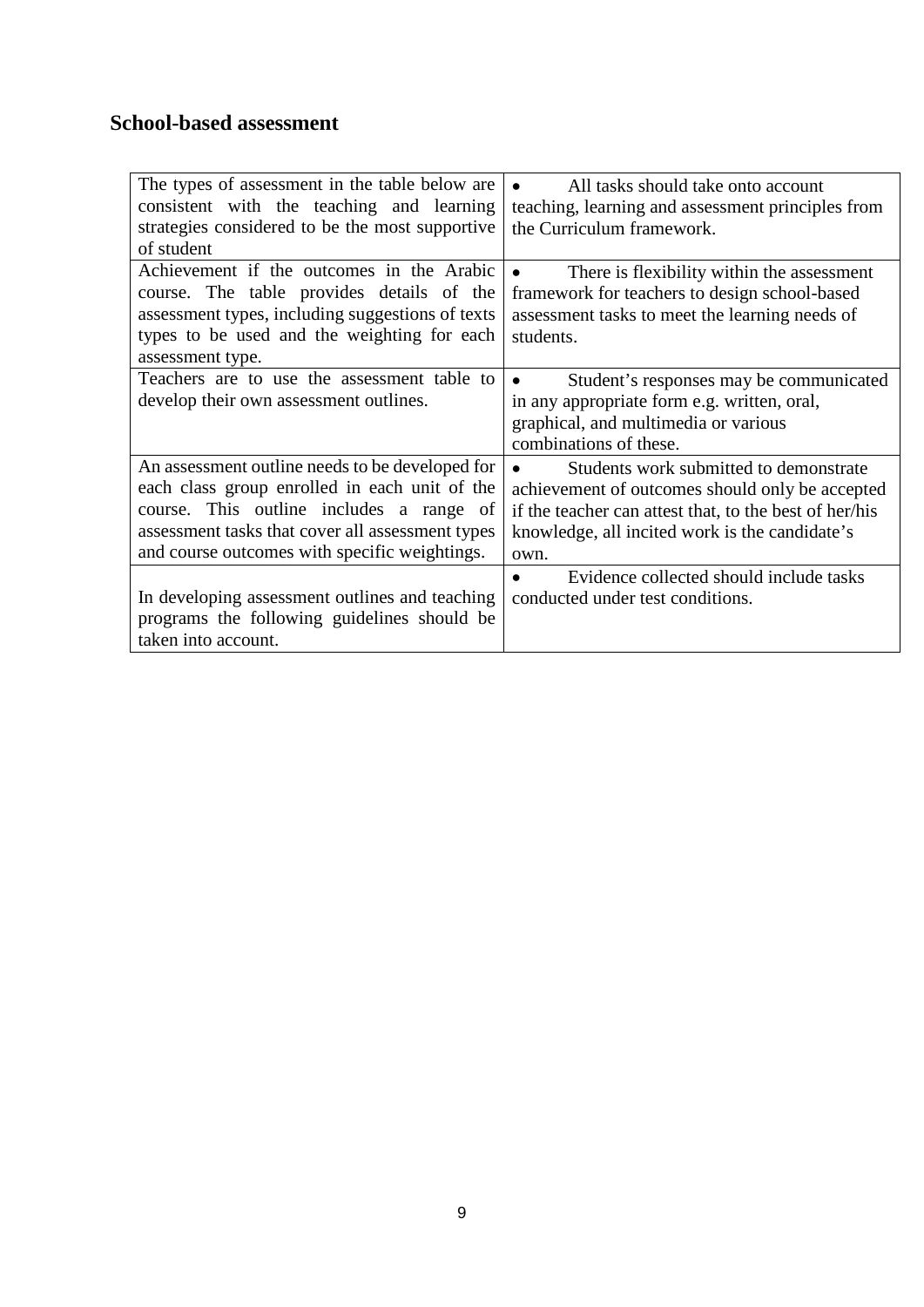|                         | <b>Assessment table</b>                                                                                                                                                                                                                                                                                                                                                                                                                                                                       |  |  |
|-------------------------|-----------------------------------------------------------------------------------------------------------------------------------------------------------------------------------------------------------------------------------------------------------------------------------------------------------------------------------------------------------------------------------------------------------------------------------------------------------------------------------------------|--|--|
| Weightings<br>For types | <b>Type of assessment</b>                                                                                                                                                                                                                                                                                                                                                                                                                                                                     |  |  |
| 20%                     | Oral<br>This assessment type involves participation in oral activities to establish and maintain<br>a spoken exchange related to personal areas of experience; to exchange information<br>and opinions; to discuss aspects of the language and culture of Arabic-speaking<br>communities and to give expression to real or imaginary experiences in Arabic.<br>Text types include interviews (formal & informal), conversations, role-plays, oral<br>presentations and discussions.           |  |  |
| 30%                     | <b>Listening and responding</b><br>This assessment type requires comprehension and interpretation skills to respond to a<br>range of spoken and/or audiovisual texts. It also involves analyzing and using the<br>obtained information to respond critically to spoken texts which reflect aspects of the<br>language and culture of Arabic-speaking communities.<br>Text types include conversations, interviews and broadcasts to complete notes, charts<br>or tables in Arabic or English. |  |  |
| 30%                     | <b>Reading and responding</b><br>This assessment types involves reading, extracting, analyzing and using information<br>and ideas from written texts and may require recognizing information in a different text<br>type. It also comprises responding critically, on English and Arabic, to written texts<br>which reflects aspects of the language and culture of Arabic-speaking communities.<br>Text types include articles, extracts, reviews, advertisements and letters.               |  |  |
| 15%                     | <b>Writing in Arabic</b><br>This assessment types involves the production of original written responses to texts,<br>focusing on giving expression to real or imaginary experiences and ideas, as well as<br>responding to critically to written texts which reflect aspects of the language and culture<br>of Arabic-speaking communities.<br>Text types include: emails, letters, invitations, journal/diary entries, personal accounts,<br>reviews, reports and narratives.                |  |  |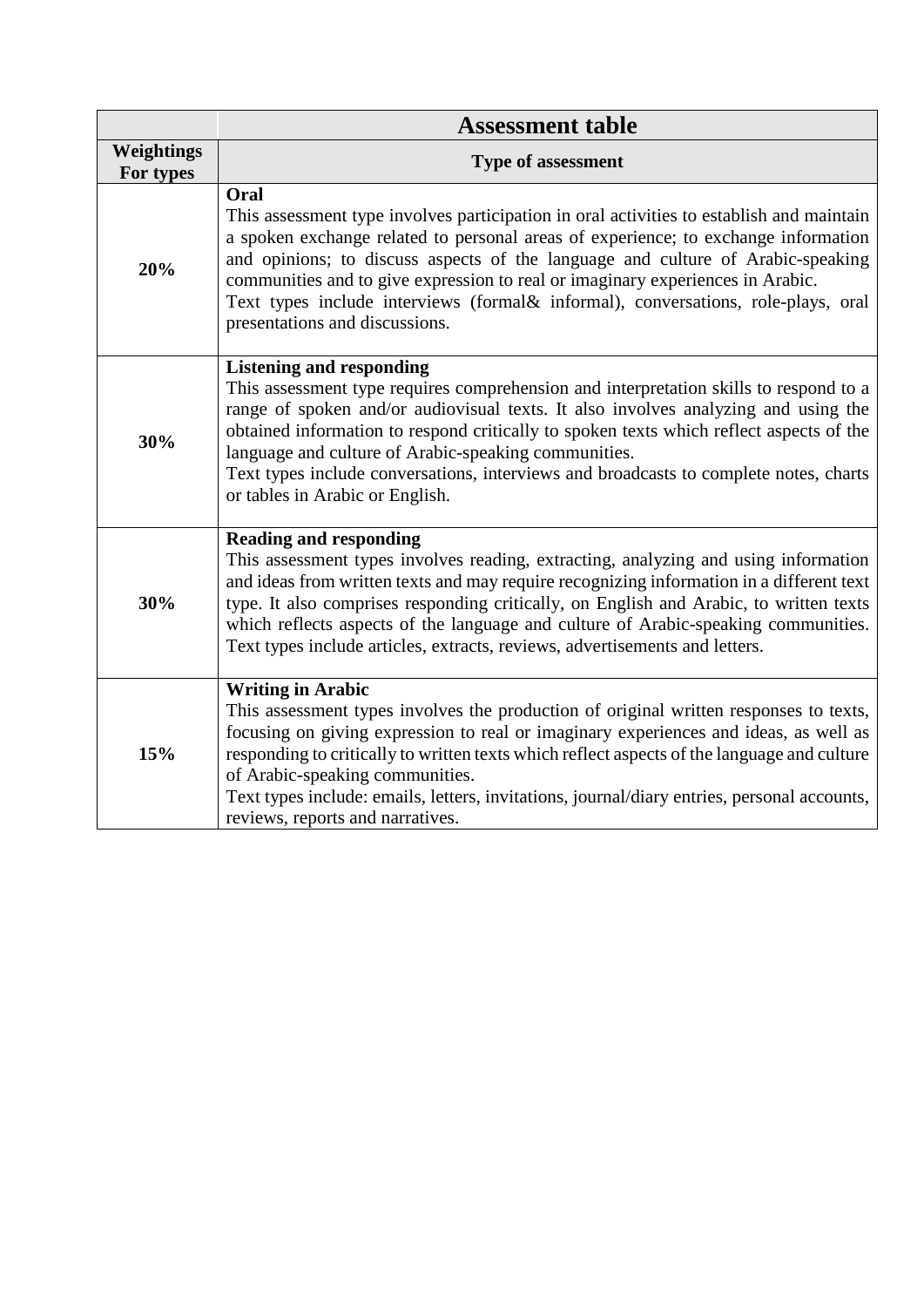# **Grades**

Schools report student achievement in terms of grades (A to E). The grade assigned describes the overall achievement of a student for the completed Stage (i.e. pair of units).

The following grades are used:

## **Grade Interpretation**

| $\mathsf{A}$  | Excellent achievement    | $75 - 100\%$ |
|---------------|--------------------------|--------------|
| B             | High achievement         | $65 - 74\%$  |
| $\mathcal{C}$ | Satisfactory achievement | $50 - 64\%$  |
| Ð             | Limited achievement      | $35 - 49%$   |
| E             | Inadequate achievement   | $0 - 34\%$   |

Students who enrol to sit a WACE examination as a private candidate are not assigned a grade.

## **Assessment tasks**

This syllabus recognises the importance of school-based assessment tasks as an organising principle in structuring a program that allows students to work towards meeting the outcomes of the course.

Tasks, which are broadly defined as opportunities for the purposeful use of language, must be selected and designed so that students can develop and demonstrate knowledge, skills, and understanding at increasingly complex levels.

Tasks can be described as having four elements:

- A purpose ( a reason for undertaking the task that goes beyond the practice of the language for its own shake)
- A context (this may be real, simulated or imaginary, and include aspects such as where, when, who is involved)
- A process (thinking, problem-solving, creating)
- A product (a result that can be described in terms of achievement of the purpose of the task and in the student's overall cognitive development).

# **Dictionaries**

Students should be encouraged to use dictionaries. It is expected that teachers will help students to develop the necessary skills and confidence to use dictionaries effectively.

Students are **not** permitted to use a dictionary for the external oral examination. Students are allowed to use monolingual and/or bilingual printed dictionaries in the external written examination.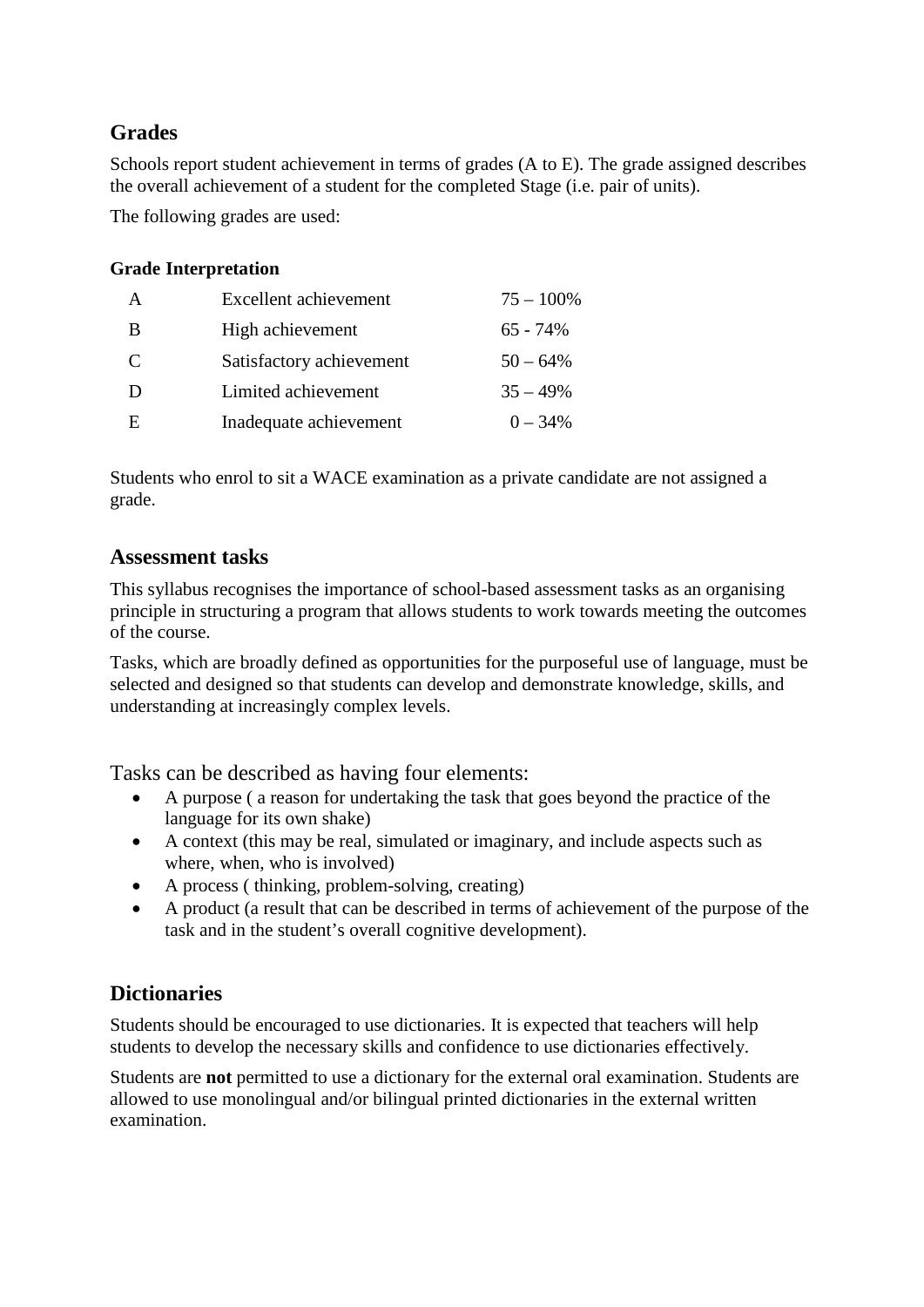## **Detailed study**

Students are required to undertake a detailed study during Stage 3 (typically, Year 12). Students will be expected to discuss their detailed study in Section 2, Discussion, of the external oral examination.

Over the course of Stage 3, approximately 15 hours of scheduled class time should be devoted to the detailed study.

The detailed study should be based on a sub-topic related to one or more of the prescribed topics. The sub-topic may be drawn from the prescribed 'Themes and topics, and suggested sub-topics' table, or a different sub-topic may be selected.

One sub-topic may be selected for a whole class. It will be important to select a sub-topic that is sufficiently broad to accommodate a range of interests and perspectives, so that each student can provide an individual response to the school-based assessment task(s) set, as well as in the Discussion in Section 2 of the Oral Examination. Alternatively, different sub-topics may be selected for individuals or groups of students.

At least one assessment tasks should focus on the detailed study. The detailed study assessment task(s) should be designed to assess students' understanding of the language and culture of the Arabic-speaking community.

## **Language and culture through texts.**

The detailed study should enable the students to explore and compare aspects of the language and culture of the Arabic-speaking community through a range of oral and written texts in Arabic related to the selected sub-topic. This will enable students to develop knowledge and understanding of, for example, historical issues, aspects of contemporary society or the literary or artistic heritage of the community. The texts which form the basis of this study might include feature films, short films, short stories, songs, newspaper articles, electronics texts, documentaries, music, painting and oral histories. The length of texts selected will vary depending on the type of text, its density and level of complexity. In order for students to be able to explore their sub-topic in sufficient depth to meet the relevant outcomes, it is suggested that a range of at least three different kinds of text are selected. These might include aural and visual, as well as written texts.

## **Suggested sub-topics for detailed study**

The following topics and sub-topics have been broken to include suggested areas that might form the focus of a detailed study. Teachers may wish to focus on one of these areas and expand it to include further areas, or they might choose to incorporate all areas, depending on how closely they can be linked.

## **External examination**

The external examination consists of:

- **An oral examination**
- **A written examination.**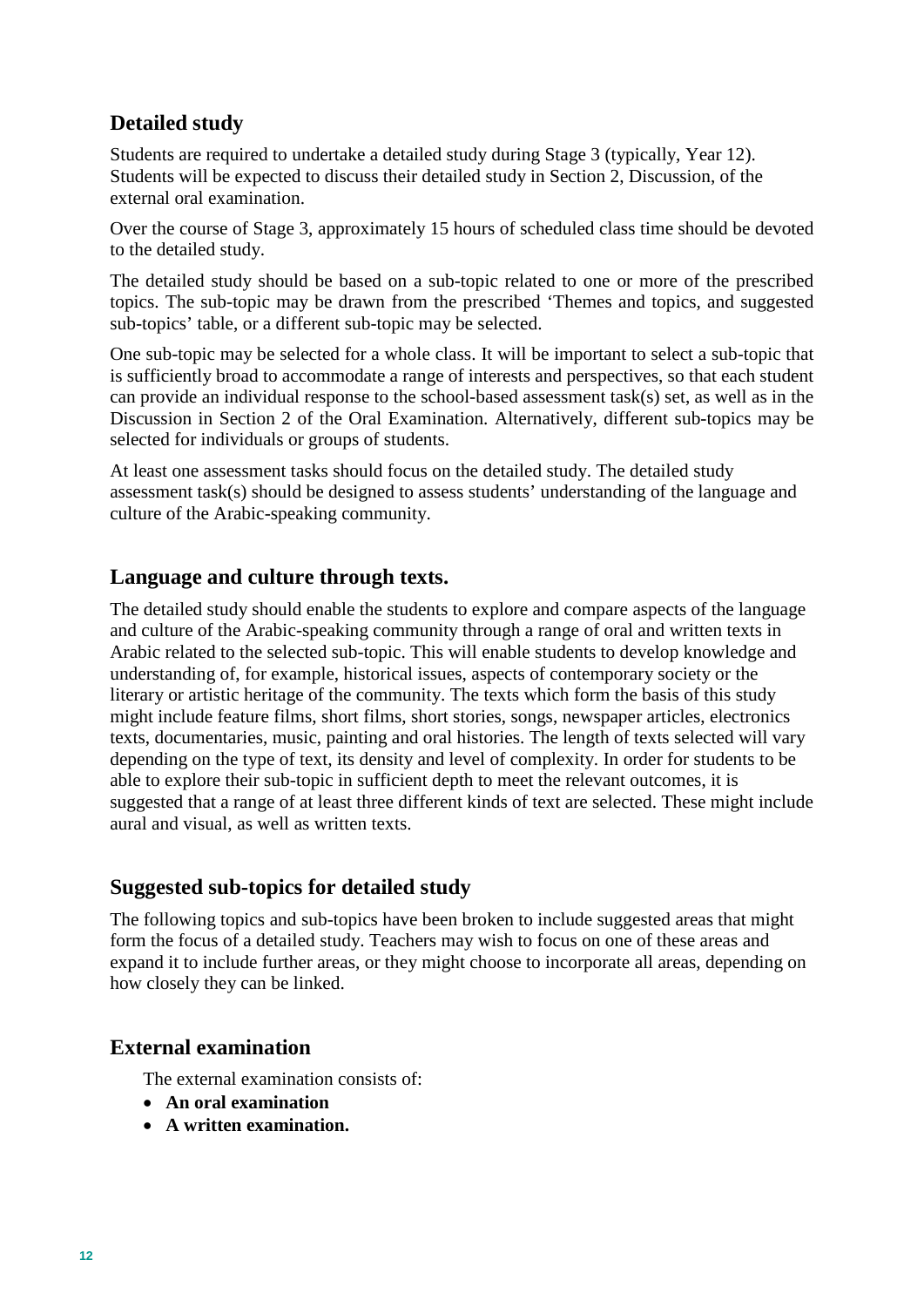## **Oral examination** (approximately 15 minutes)

• Candidates are not permitted to use a dictionary for the oral examination

## *Purpose:*

The oral examination is designed primarily to assess the candidate's knowledge and skill in using spoken Arabic.

*Specifications:* The oral examination has two sections.

*Section 1: conversation* (approximately 7 minutes)

The examination will begin with a conversation between the candidate and the marker(s). It will consist of a general conversation about the candidate's personal world (e.g. school and home life, family and friends, interests and aspirations).

## *Section 2: Discussion* (approximately 8 minutes)

After the conversation, the candidate will indicate to the marker(s) the subject of the detailed study chosen for the discussion and, in no more than one minute, briefly introduce the main focus of their subject, alerting the marker(s) to any object brought to support the discussion. In the discussion, the candidate will be expected to explore with the marker(s) the subject of the detailed study, and refer to the texts studied. The candidate may also wish to refer to personal experiences related to the subject of the detailed study.

Notes and cue cards are not permitted in either section of the oral examination.

**NOTE:** Western Australian Candidates will undertake the oral examination via telephone with the marker(s) in Victoria. Candidates may support the conversation and discussion with objects such as photographs, pictures and maps.

## **Written examination** (2 hours plus 15 minutes reading time)

Candidates are allowed to use monolingual and/or bilingual printed dictionaries in the written examination. The written examination has three sections:

# *Section 1: Listening and responding*

## *Purpose:*

Section 1 of the written examination is designed primarily to assess the candidate's knowledge and skill in analysing information from spoken texts.

- The candidate will be expected to demonstrate understanding of general and specific information from spoken texts and to respond, in English in Part A and Arabic in Part B, to questions on this information. The questions may require the candidate to identify information related to:
- The context, purpose, and audience of the text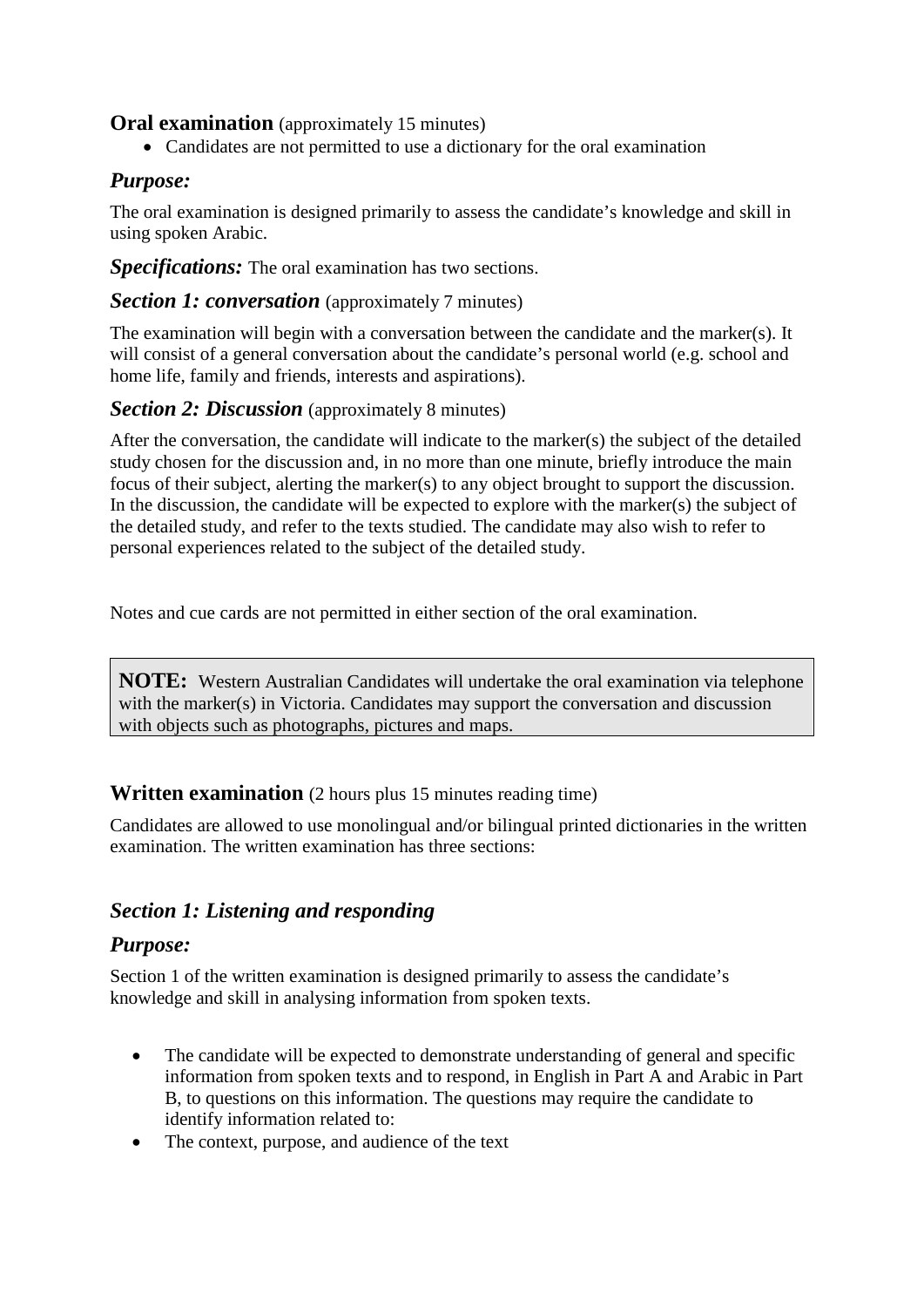• Aspects of the language of the text (e.g. tone, register, knowledge of language structures).

## *Specifications:*

Section 1 of the written examination has two parts, Part A and Part B. The texts in both parts will be related to one or more of the prescribed themes.

The candidate will hear five to seven texts in Arabic covering a number of text types. The total listening time, for one reading of the texts without pause, will be approximately 4.5-5 minutes. The length of the individual texts will not be specified but one text will be longer than the others.

Each text will be heard twice. There will be an announcement at the start of the first reading and a sound to alert students just before the commencement of the second reading. There will be a pause between the first and second readings in which the candidate may take notes. The candidate will be given sufficient time after the second reading to complete answers.

The candidate will be expected to respond to a range of question types, such as completing a table, chart, list, or form, or responding to a message, open-ended questions, or multiplechoice items.

## *Section 2: Reading and responding*

## *Purpose:*

Section 2 of the written examination is designed primarily to assess the candidate's knowledge and skill in analysing information from written texts.

In part A. the candidate will be required to demonstrate understanding of written texts. The candidate may be required to extract, summarise, and/or evaluate information from texts. If the texts are related, the candidate may be required to compare and/or contrast aspects of both.

Part B, the candidate will be expected to demonstrate understanding of a written text by responding in Arabic to information provided in the text.

## *Specifications:*

Section 2 of the written examination has two parts, Part A and Part B. The texts in both parts will be related to one or more of the prescribed themes. The overall length of texts will be 350-450 words and there will two to three texts in total over Parts A and B.

## *Section 3: Writing in Arabic*

## *Purpose:*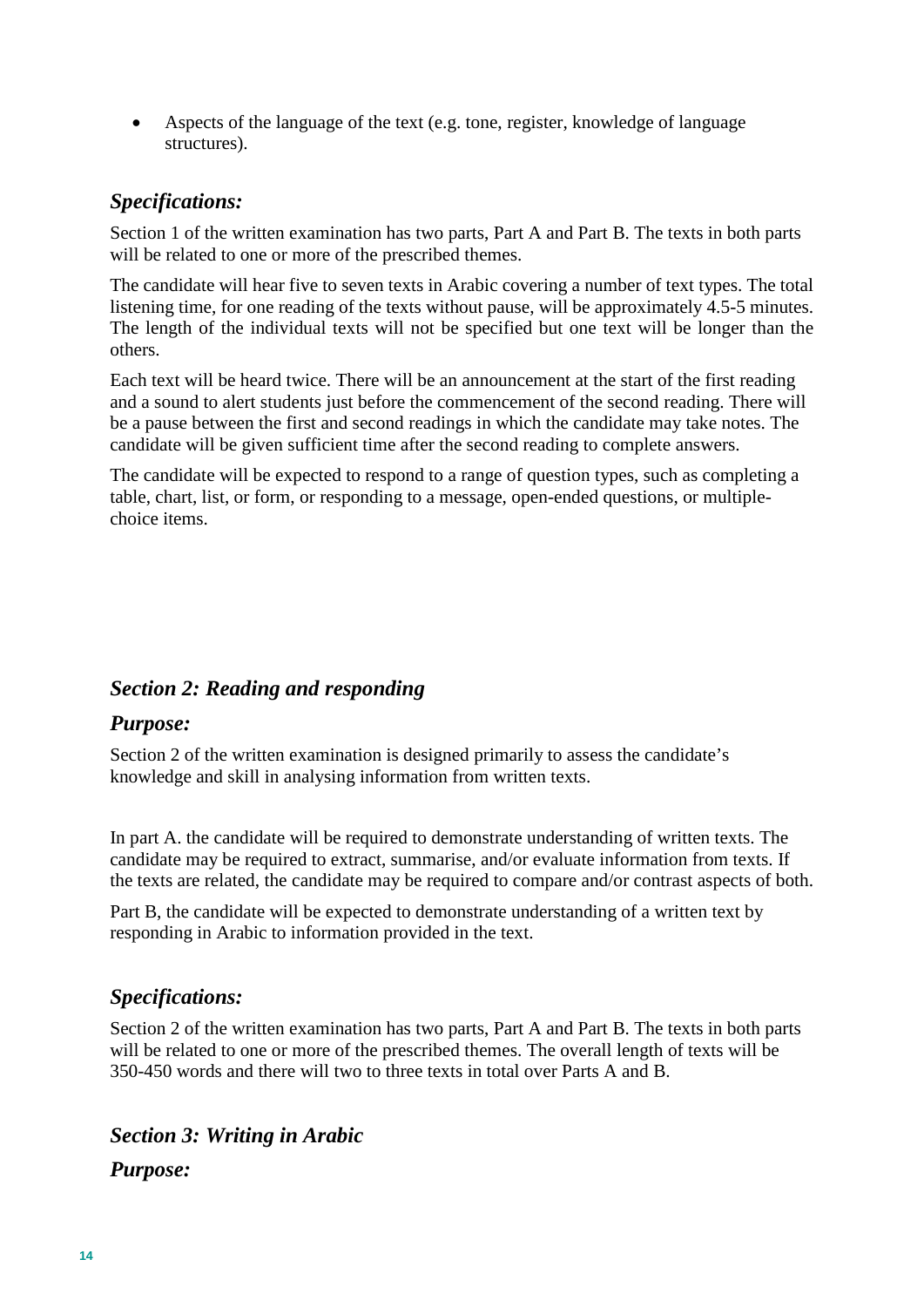Section 3 of the written examination is designed primarily to assess the candidate's ability to express ideas through the creation of original text in Arabic.

## *Specifications:*

The candidate will be required to write a text involving the presentation of ideas and/or information and/or opinions. There will be a choice of five tasks. The tasks will be related to one or more of the prescribed themes. Tasks will accommodate a range of student interests and will be set to ensure that the candidate is given opportunities to produce different kinds of writing (e.g. informative, imaginative, persuasive, or descriptive) by, for example:

- Having different purposes, audiences, and contexts
- Requiring different text types (see the list of text types for productive use)

The candidate will be expected to write a response of 200 to 300 words in Arabic. The tasks will be phrased in English and Arabic for a response in Arabic.

# **Text types**

Students will be expected to be familiar with the text types listed below. Text type indicated with an asterisk (\*) are those that students may be expected to produce in the external.

In their teaching and learning program, teachers may introduce students to a wider range of text types than are presented here. Students should be provided with opportunity to study a range of spoken, written, visual and multimodal texts related to the themes, topics and sub-topics covered:

| Advertisement   | Interview (script) | Presentation         |
|-----------------|--------------------|----------------------|
| Announcement    | Invitation         | Proverb              |
| Article         | Journal entry      | Recipe               |
| Chart           | Leaflet            | Report               |
| Conversation    | Map                | Resume               |
| Discussion      | Menu               | review               |
| Documentary     | Message            | Song                 |
| Editorial       | News item          | Speech/talk (script) |
| Email           | <b>Note</b>        | <b>Story</b>         |
| Film            | Personal account   | Summary              |
| Folk tale       | Play               | Survey               |
| Formal letter   | Poem               | Table                |
| Informal letter | Postcard           | Timetable            |

Students should be familiar with and able to produce the following kinds of writing:

- Descriptive Persuasive
- 
- 
- 
- Narrative Evaluative
- Personal Imaginative.
- *informative*

## **Vocabulary**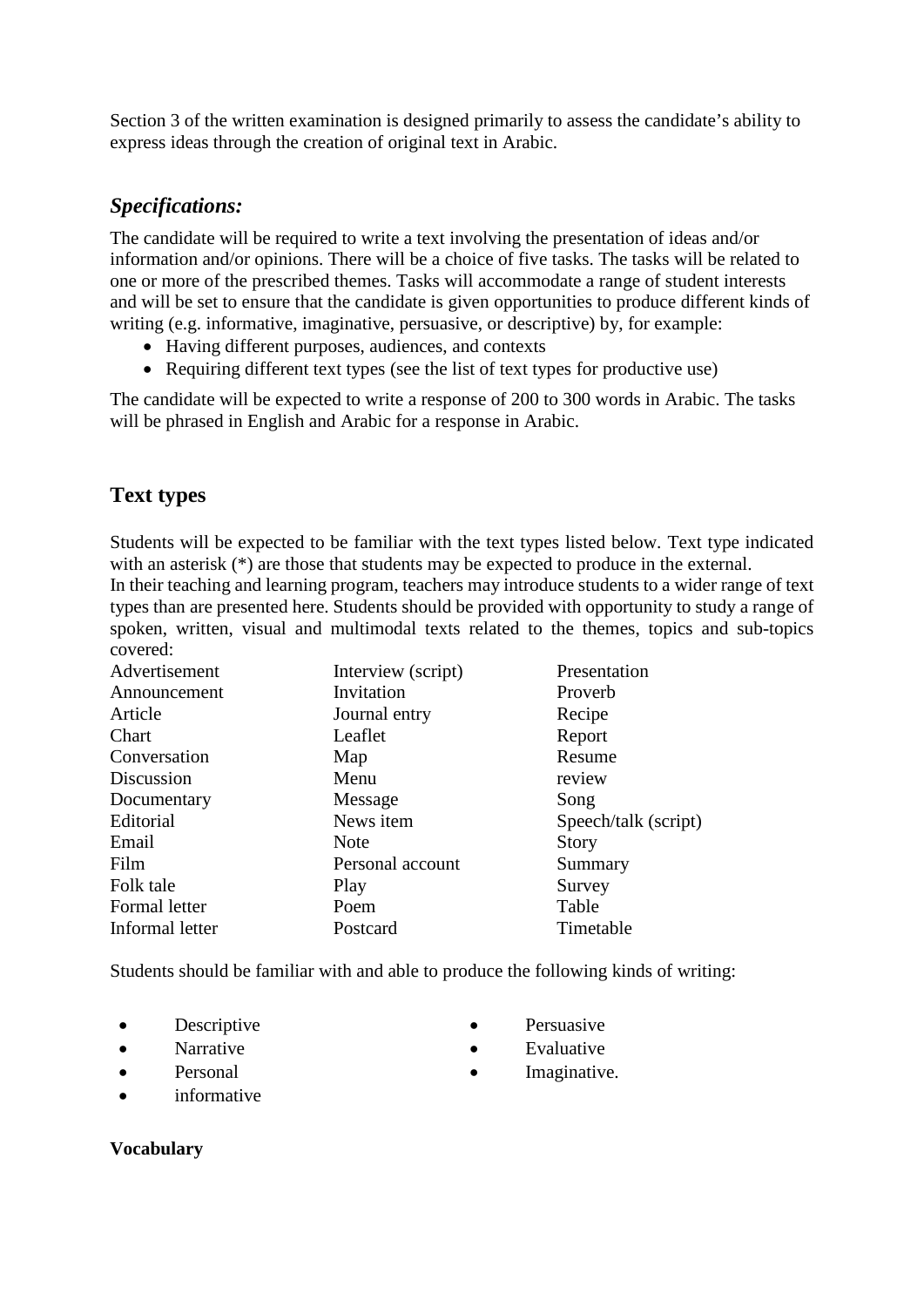Although there is no prescribed as the organisation, and relationship, of all the elements that constitute a language as it functions.

## **Grammar**

There are many different theories of grammar, and a number of different approaches to its teaching and learning. The categories used in this section are not intended to promote or favour any particular theory of grammar or to favour one methodology over another.

Students will already have a reasonable understanding of the function of grammar in Arabic through prior knowledge or study. Developing students' ability to convey meaning effectively in a range of contexts will, however, necessarily involve extending their awareness of the system of structures that underlie the language, as well as their ability to apply and adapt this knowledge.

Students studying Arabic are expected to recognise and use the grammatical items listed on the following pages. These grammatical items apply to both Stage 2 (typically, Year 11) and Stage 3 (typically, Year 12). While it is expected that over stages 2 and 3 students will cover all of these items the exact sequencing and timing of delivery is a school decision.

| <b>Grammatical Item</b> | <b>Sub-elements</b>        | Example(s)                      |
|-------------------------|----------------------------|---------------------------------|
|                         |                            |                                 |
| Preposition and         | Prepositions               | في، من، بِ، لِ، مع              |
| Conjunctions            | Conjunctions               | و، ف، ثم، أو، أم، بل، لكن، لأن، |
|                         |                            | غير أن، إلا أن                  |
|                         | Verb preposition idioms    | حصل على، كتب بـِ، إستمع إلى     |
| <b>Numerals</b>         | Cardinal, ordinal, gender  | واحد، إثنان، ثلاث               |
|                         |                            | أول، ثاني، ثالث…                |
|                         |                            | ثلاثة أولاد، ثلاث بنات          |
| Sentence types          | Verbal, nominal            | الطقسُ جميلُ                    |
|                         |                            | أُحبّتْ الطقسَ الجميلَ          |
|                         | Inna and her sisters       | إنَّ الطقسَ جميلٌ               |
|                         |                            |                                 |
|                         | Kana and her sisters       | كانَ الطقسُ جميلاً              |
| Gender                  | Masculine, feminine with   | معلَّمٌ ناجحٌ                   |
|                         | nouns,                     | معلمةٌ ناجحةٌ                   |
|                         | Adjectives and pronouns    | هو، هي، أنا، أنتَ، أنتِ         |
| Dual                    | With nouns, adjectives and | هذان الشابان الوسيمان           |
|                         | pronouns                   | سلمت على الشابين الوسيمين       |
|                         |                            | هما، أنتما                      |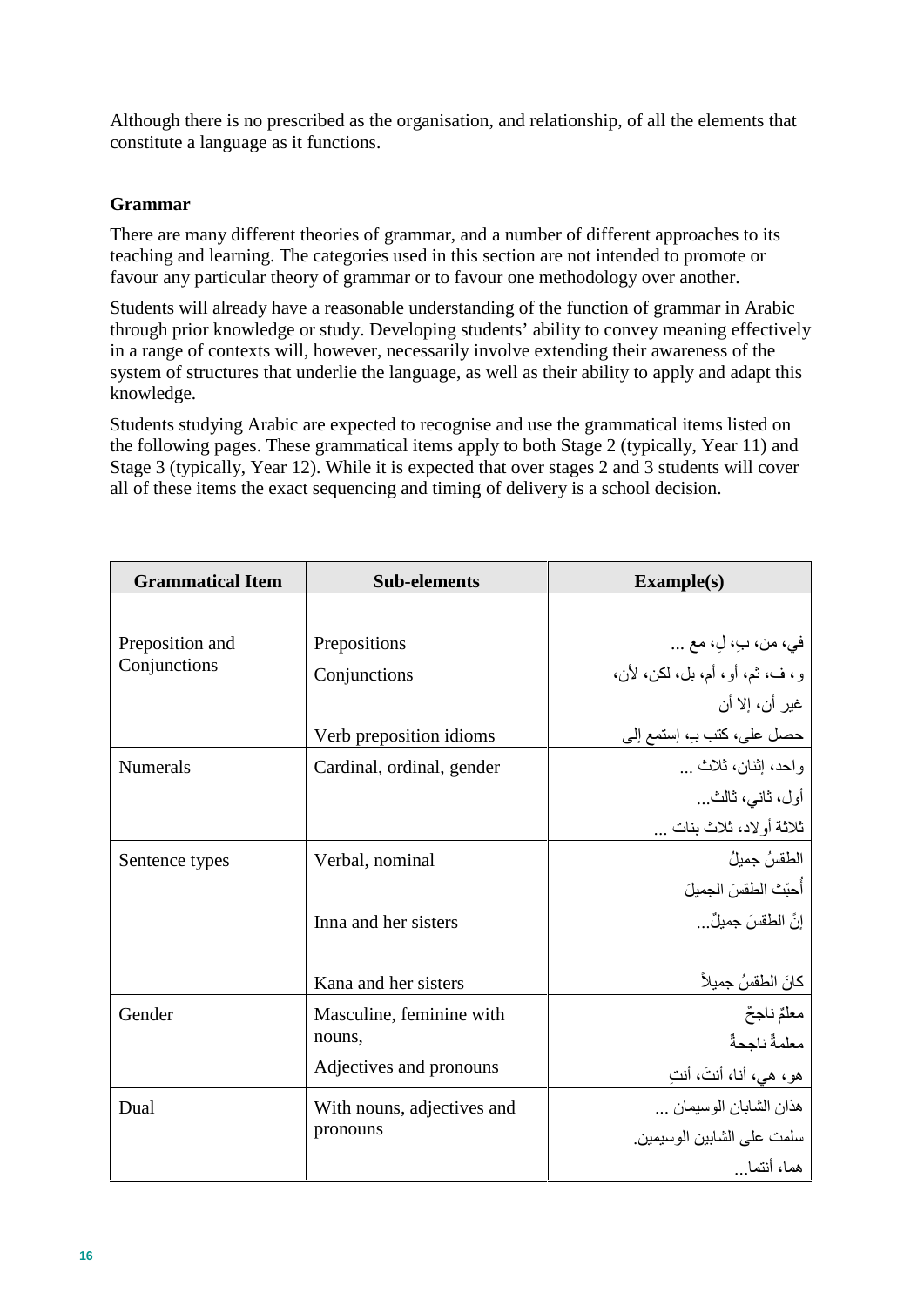| Plural       | Sound masculine and                         | المسافر ون، المسافر بن                                                        |
|--------------|---------------------------------------------|-------------------------------------------------------------------------------|
|              | feminine, broken                            | المسافر اتُ، المسافر ات                                                       |
|              |                                             | أبواب، شيوخ، غرف، مقاعد…                                                      |
| Verbal       | Tense (present, Past, futures)              | ادر اسَ، بدر اسُ، سبدر اسُ                                                    |
|              | Mode (indicative,                           | يدرسُ، أن يدرسَ، لم يدرسْ، أدرس                                               |
|              | subjunctive, Jussive,<br>imperative)        | درسَ التلميذُ الدرسَىَ، دُرسَ الدرسُ                                          |
|              | Voice (active, passive)                     |                                                                               |
|              | Subject and object of verb                  | أكلَ الولدُ البر تقالةَ َ                                                     |
|              | Indirect object                             | أكلت البر تقالةُ                                                              |
| Adverbs      | Types: time and place                       | نهار اً، لبلاً غداً، بو ماً                                                   |
|              |                                             | شمالاً، يميناً، بحر اً جو اً، تحت،                                            |
|              |                                             | بين ، أمام                                                                    |
| Adjective    | Agreement                                   | السيار ة جميلة                                                                |
|              |                                             | البنتان مجتهدتان                                                              |
|              |                                             | الكتب جديدة                                                                   |
| Pronouns     | Personal pronouns, suffixes,                | مررنا في شارع جديدٍ.                                                          |
|              | demonstratives,<br>interrogatives, relative | هل كتب هذا التلميذ بالقلم الجديدر.                                            |
| <b>Nouns</b> | Case: nominative, accusative,<br>genitive   | سافرَ المسافرُ ، حيَّيتُ المسـافرَ ، سلمتُ على<br>المسافر ِ                   |
|              | Nunation                                    | عاد مهاجرٌ إلى القرية، النقيت مهاجراً في<br>القرية، سلمت على مهاجر في القرية. |
|              |                                             | ركبت في سيارةٍ حمراءَ.                                                        |
|              | Diptotest                                   |                                                                               |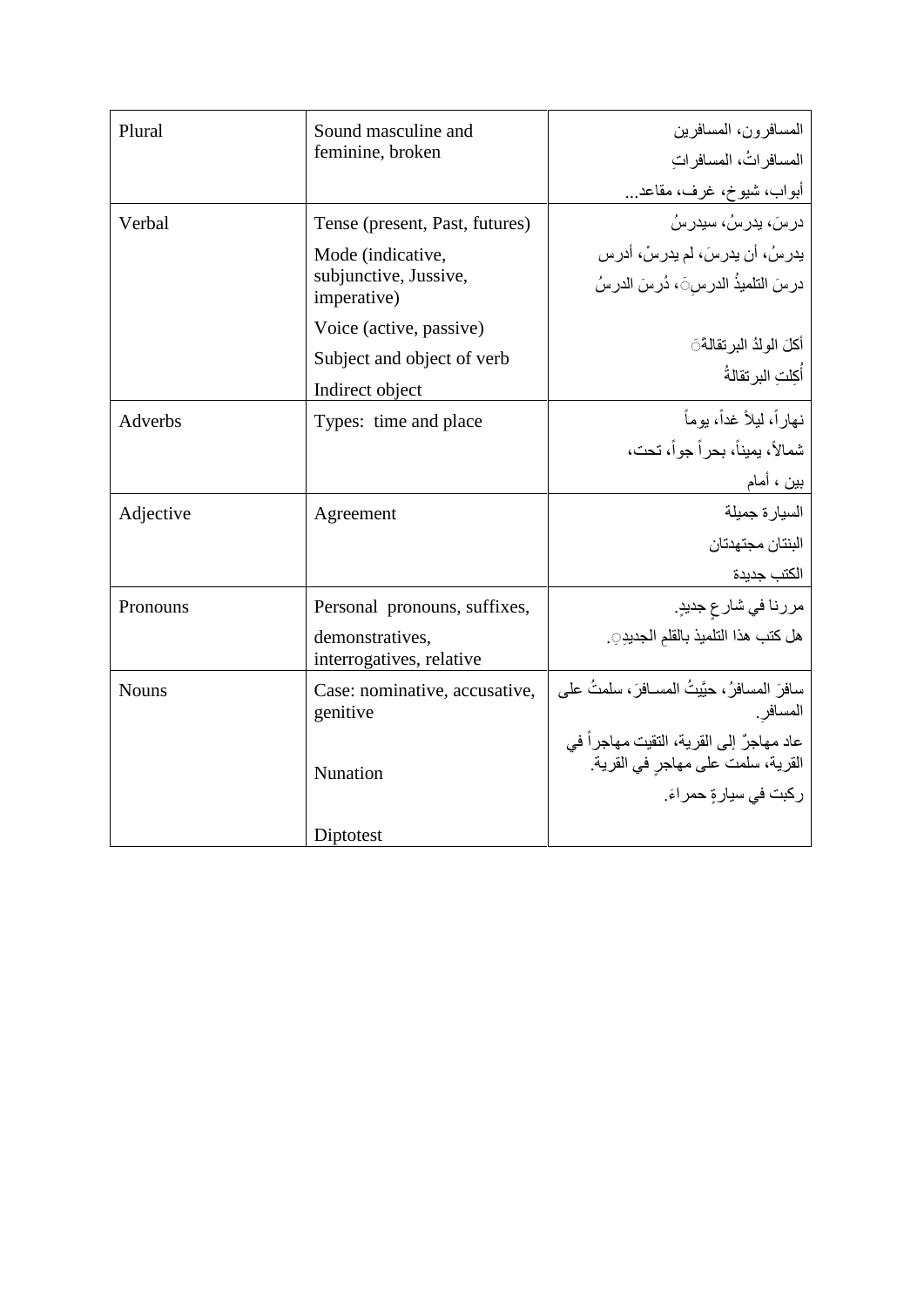# **Summary of examination specifications**

|                                                                                        | Oral examination: time allocation – 15 minutes |  |
|----------------------------------------------------------------------------------------|------------------------------------------------|--|
| Weighting: $25%$                                                                       |                                                |  |
| <b>Section 1: Conversation</b><br>a)                                                   | $approximately(7)$ minutes                     |  |
| b) Section 2: Discussion                                                               | approximately (8) minutes                      |  |
| Written examination: time allocation-2 hours, including 10 minutes reading time.<br>2) |                                                |  |
| Weighting: 75%                                                                         |                                                |  |
| <b>Section 1: Listening and Responding</b><br>a)                                       |                                                |  |
| Part A: 15%                                                                            | Response in English                            |  |
| Part B: 15%                                                                            | Response in Arabic                             |  |
| b) Section 2: Reading and Responding                                                   |                                                |  |
| Part A: 20%                                                                            | Response in English                            |  |
| Part B: 10%                                                                            | Response in Arabic                             |  |
| <b>Section 3: Writing in Arabic</b><br>$\mathbf{c}$                                    |                                                |  |
| Weighting: $15%$                                                                       | Writing in Arabic                              |  |